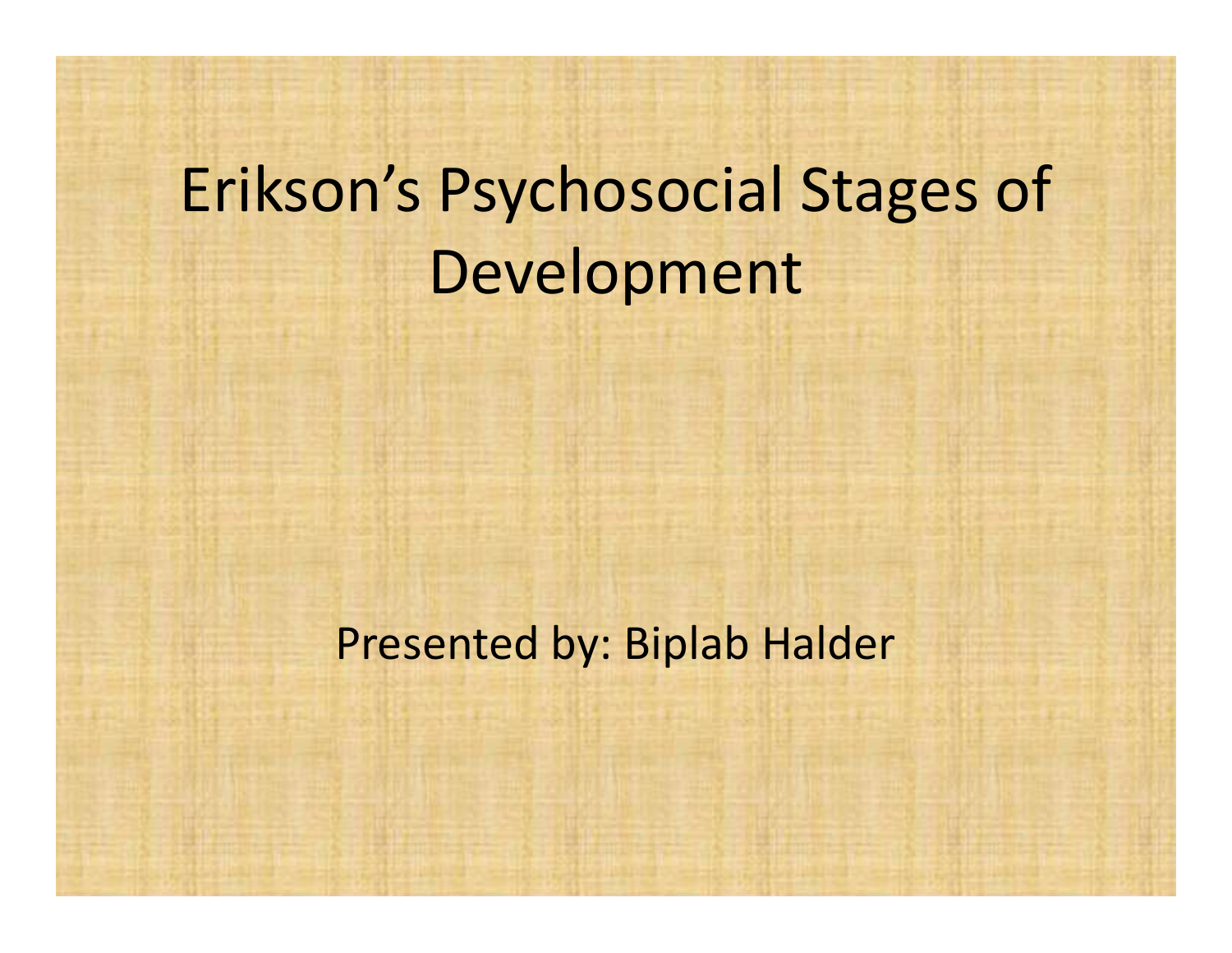# Psychosocial Development

- There were two psychologists who had developed famous psychosocial theories: Freud, and Erikson.
- Erikson believes that personality develops in a series of stages.
- Freud's theory is well known but also very controversial.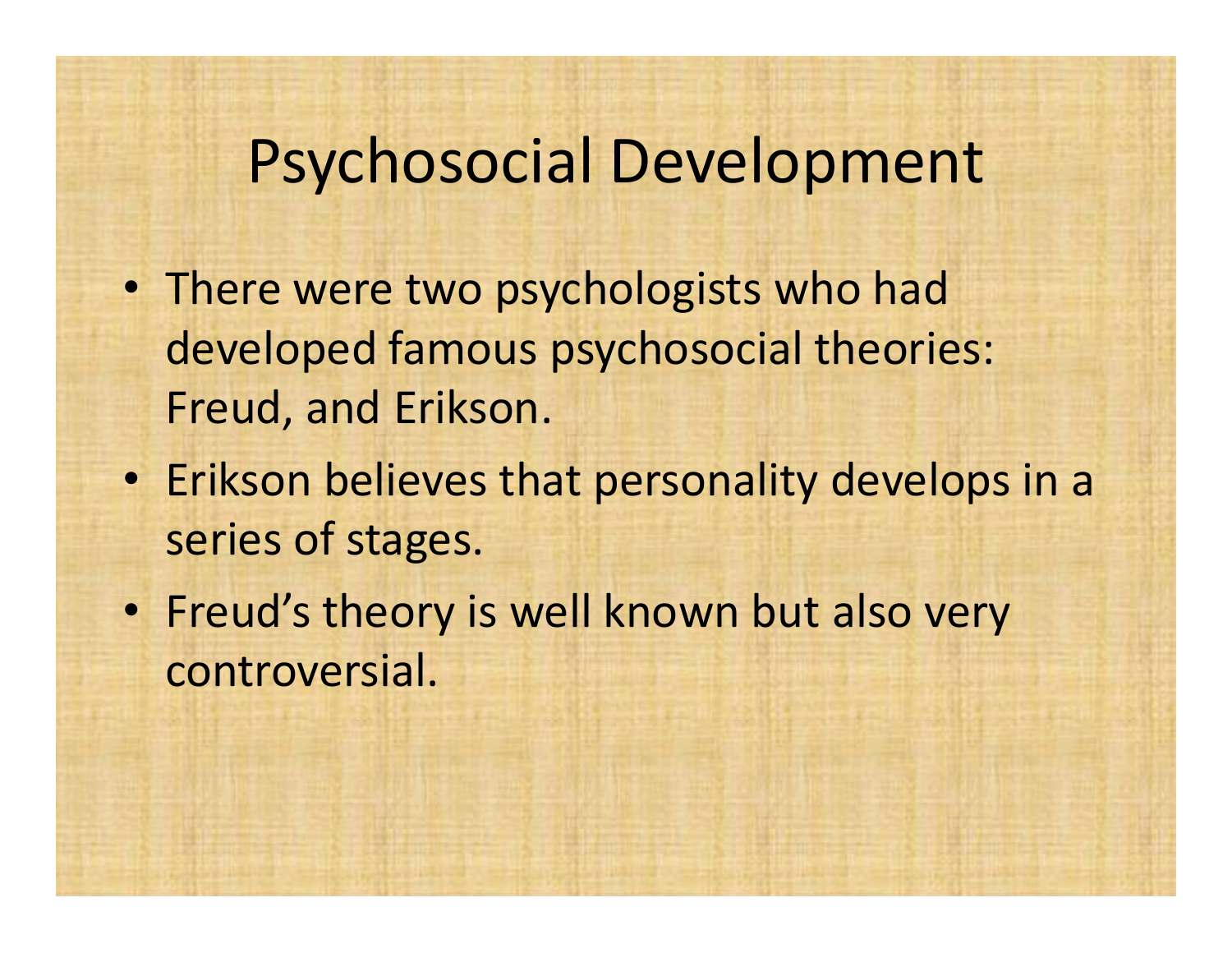# Erikson's Theory of Development

- Shows impact of social experiences across ones whole lifespan.
- There are eight stages over a lifespan showing the development.
- The main elements behind his theory is the identity of ones ego.
- According to his theory when conflicts arise people have the opportunity to grow or fail equally.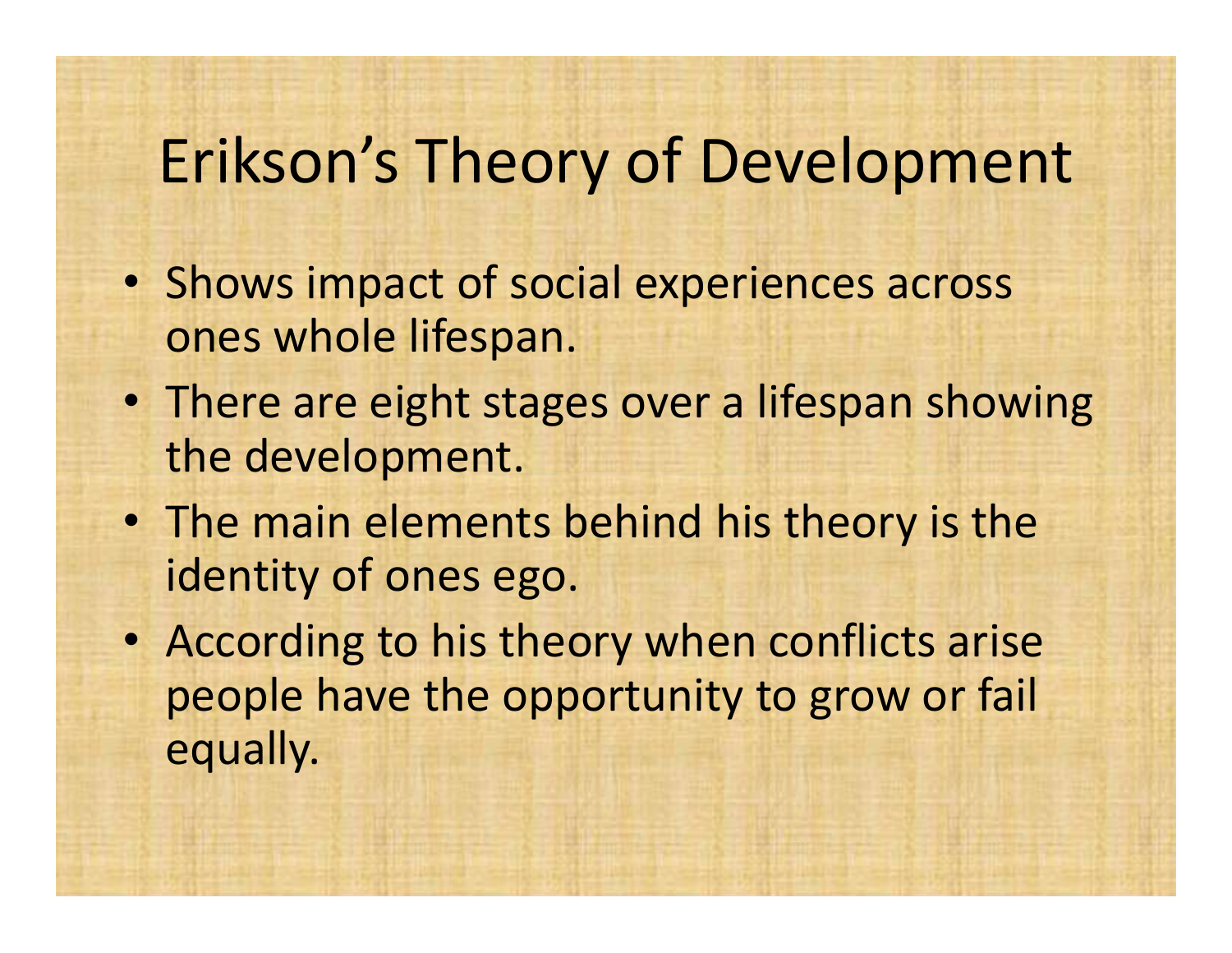#### Trust vs. Mistrust



- Occurs in infancy. (birth-18 months).
- Babies must learn to trust there parents care and affection.
- If not done the babies could develop a distrust and view the world as inconsistent and unpredictable.
- Questions ones hope.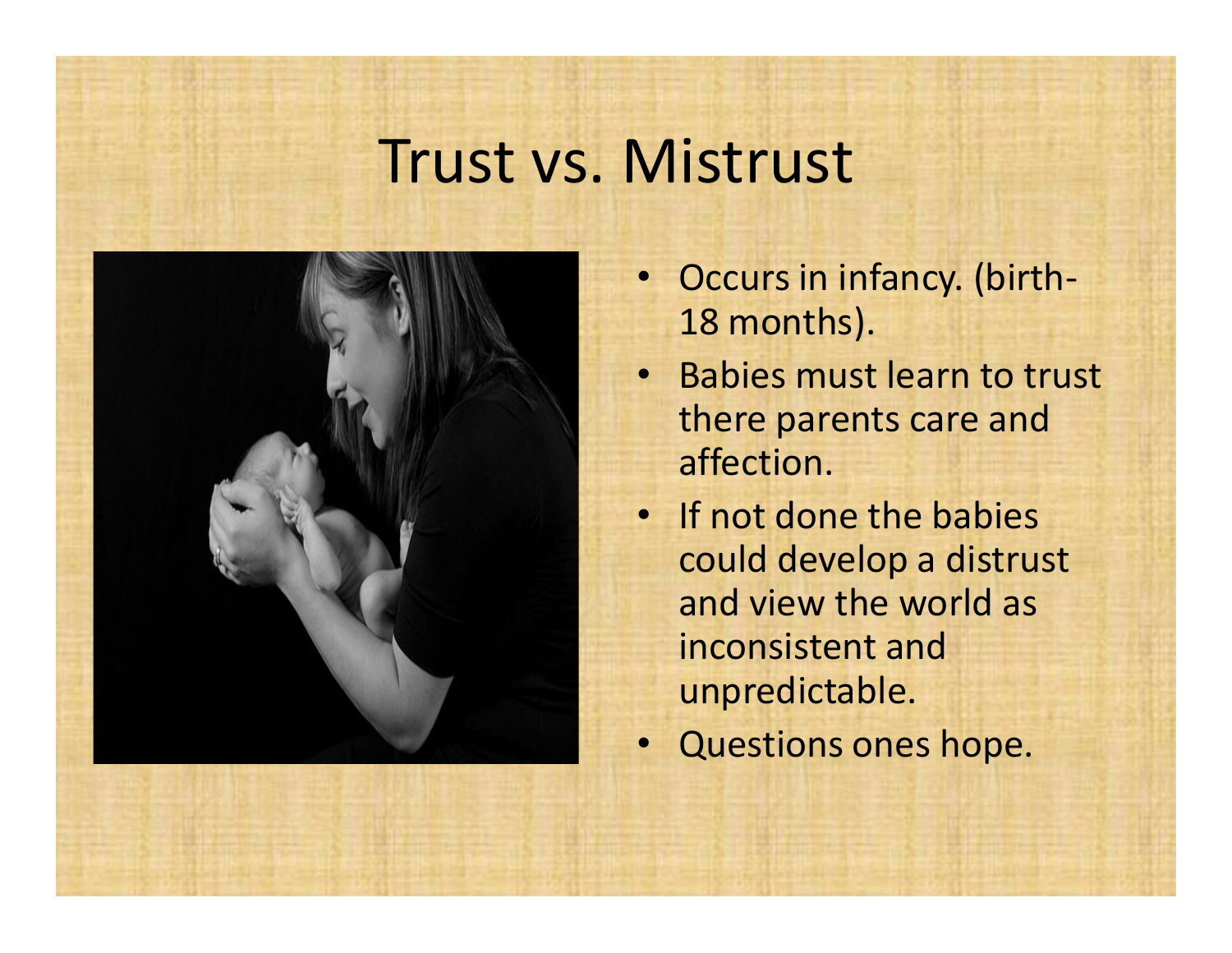#### Autonomy vs. Shame and Doubt

- Occurs in the toddler age. (18 months-3 years).
- Child learns to feed themselves and do things on there own.
- Or they could start feeling ashamed and doubt their abilities.
- Questions the child's willpower.

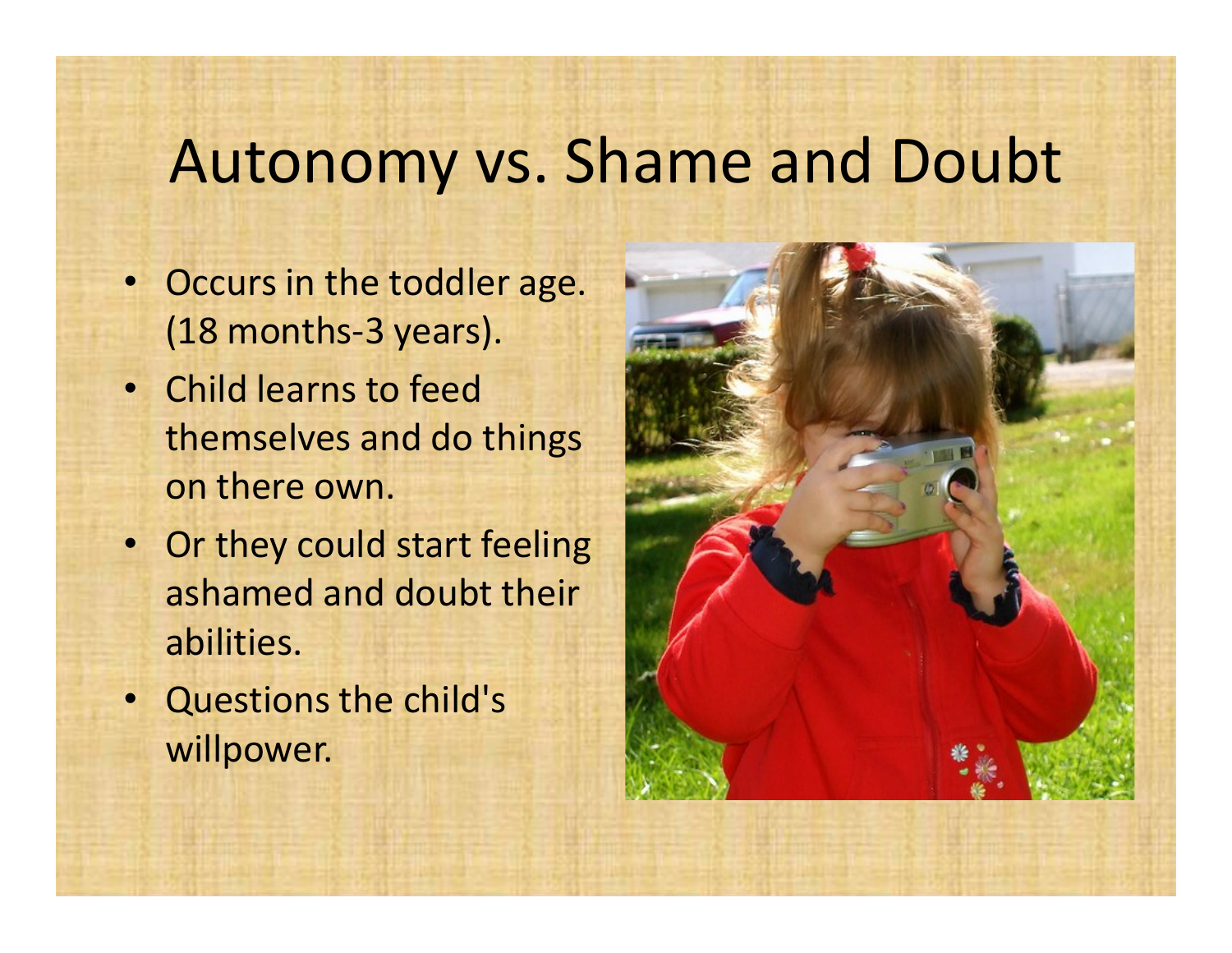## Initiative vs. Guilt

- Preschool age (3-5 years old).
- Using initiative in planning or carrying out plans.
- Or develop a sense of guilt over misbehavior regarding parents limits.
- Questions ones purpose and role in life.

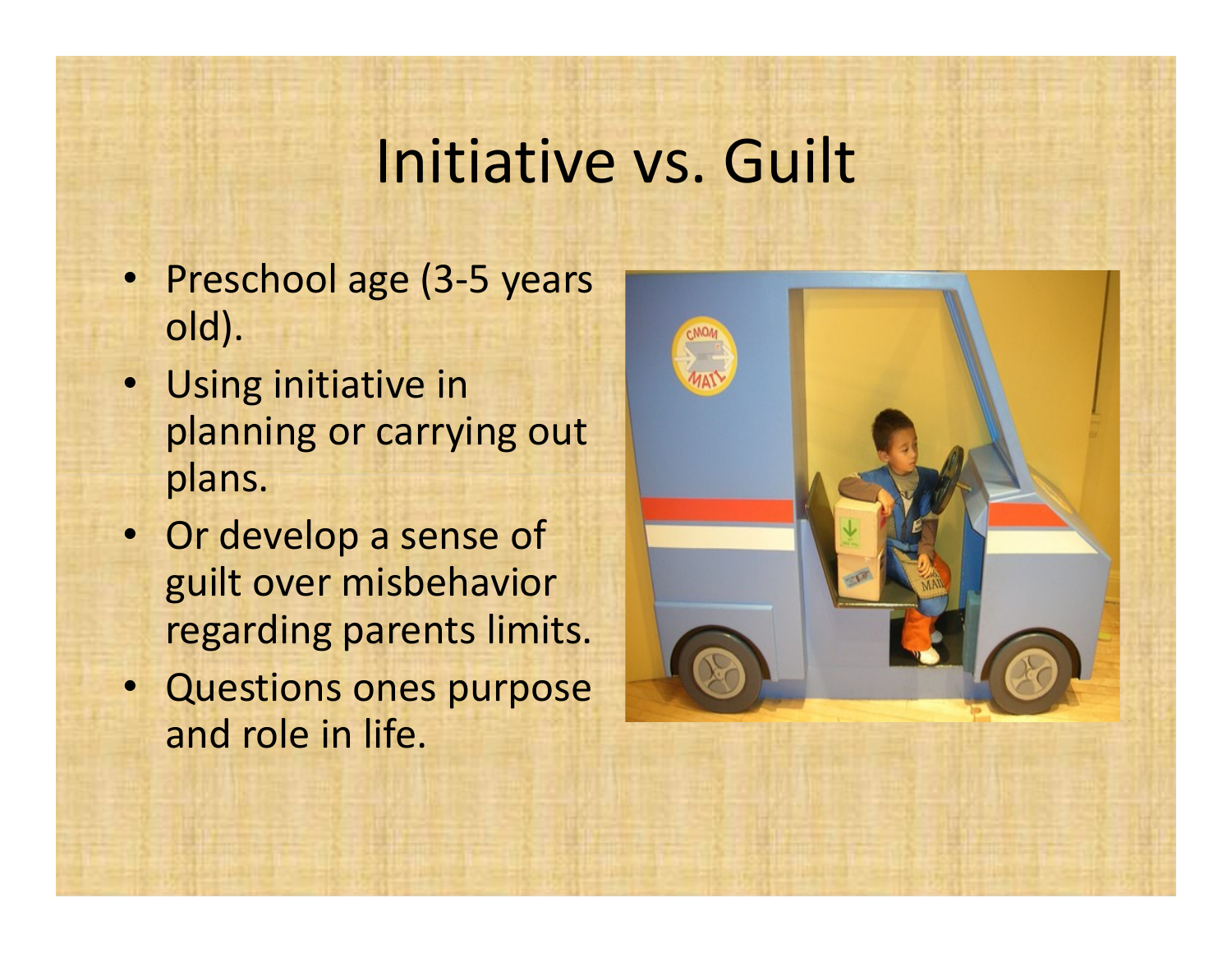# Industry vs. Inferiority

- School age (5-11 years of age).
- Learn to follow the rules imposed by schools or home.
- Or the child can start believing they are inferior to others.
- Questions competency.

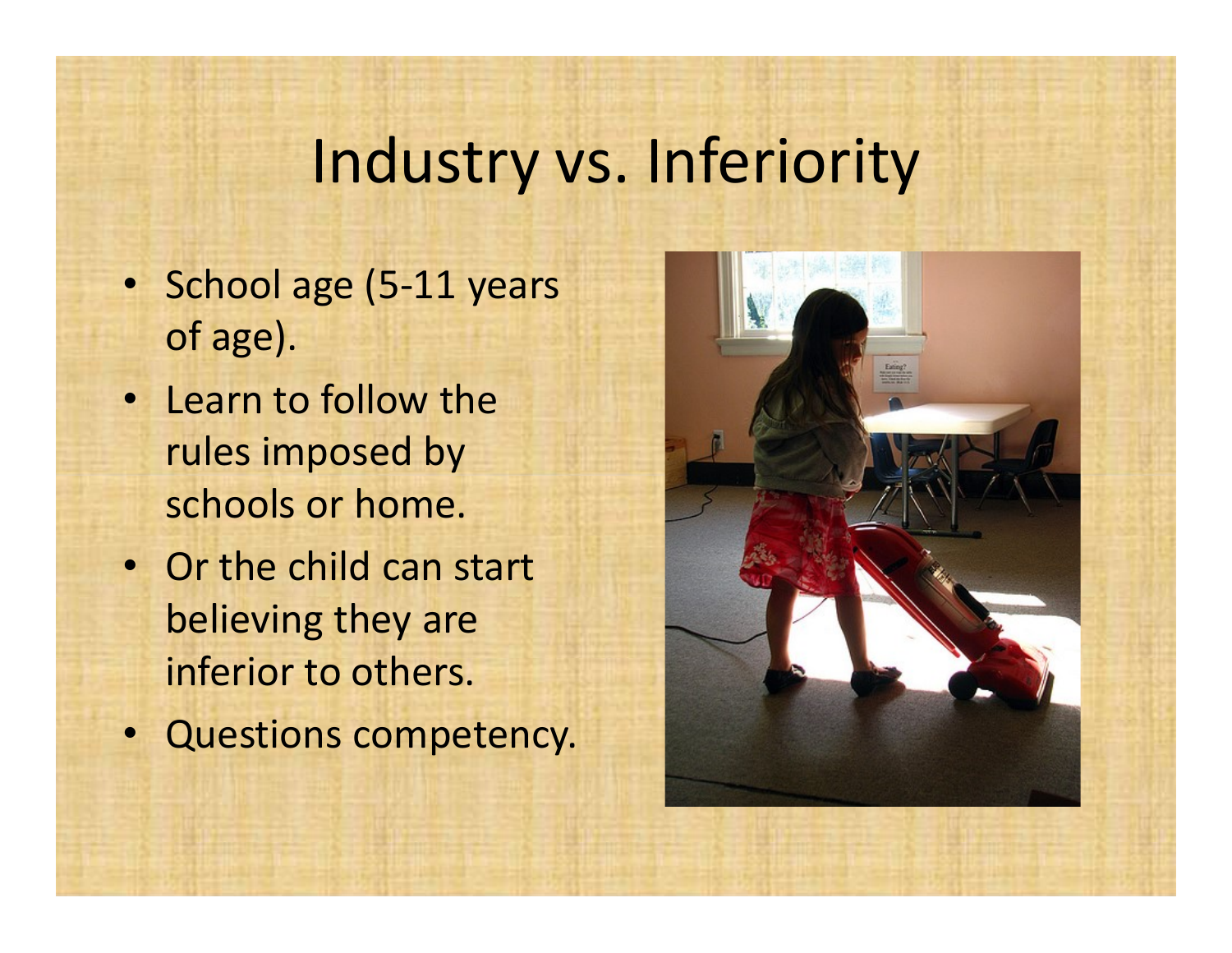# Identity vs. Role Confusion



- Adolescence (11-18 years of age).
- Acquire a sense of identity.
- Or can become confused about ones role in life.
- Questions who you are and if your happy.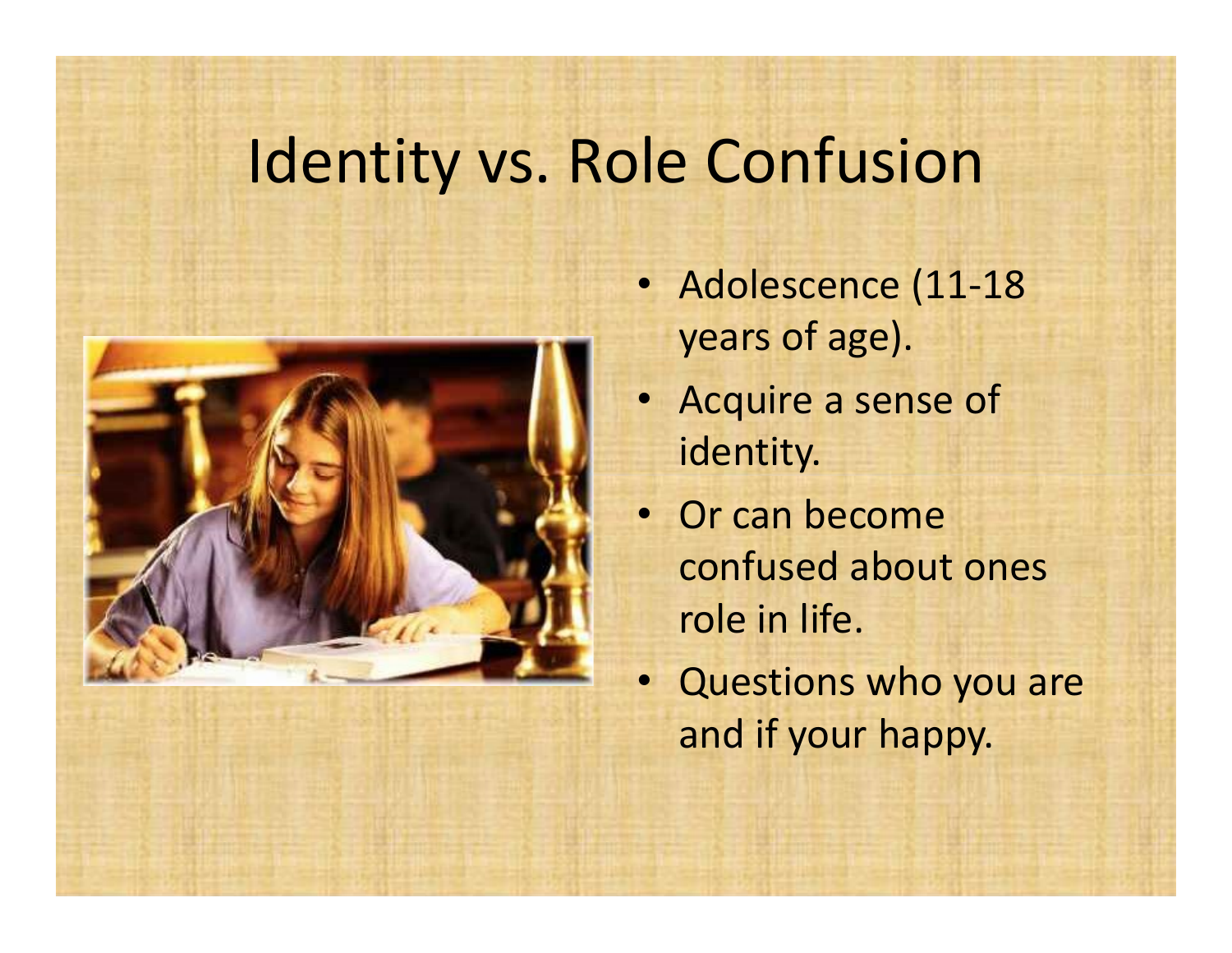#### Intimacy vs. Isolation



- Young adulthood (18-40 years of age).
- Develop a relationship and joint identity with a partner.
- Or can become isolated and stay away from meaningful relationships.
- Questions if the person is ready for new relationships, or if there is a fear of rejection.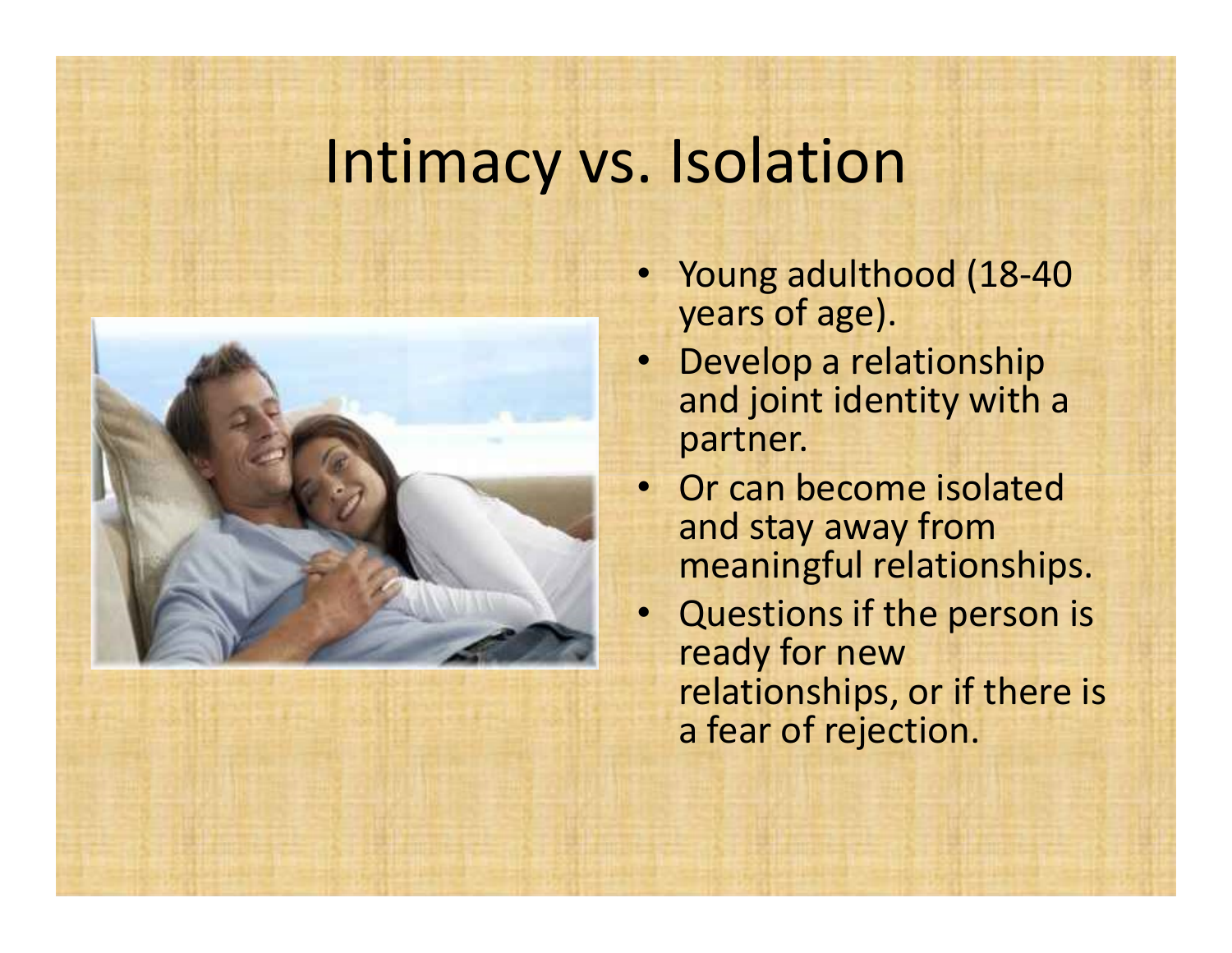#### Generativity vs. Stagnation

- Middle adulthood (40-65 years of age).
- Making use of time and having a concern with helping others and guiding the next generation.
- Or can become selfcentered, and stagnant.
- Questions what the person will do with their extra time.

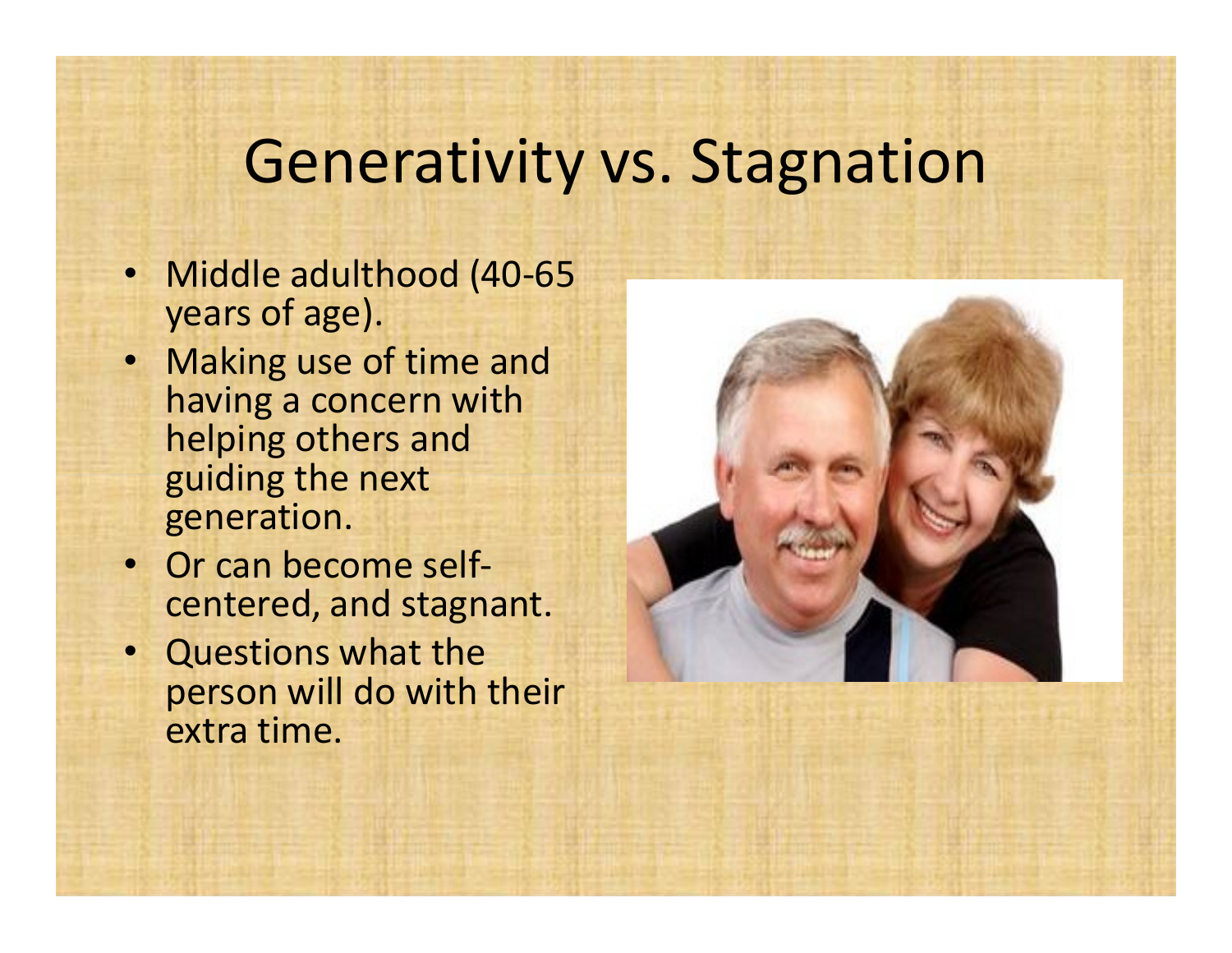# Integrity vs. Despair



- Late adulthood (60-and up).
- Understand and accept the meaning of temporary life.
- Or complains about regrets, not having enough time, and not finding a meaning throughout life.
- Questions ones overview of their entire life.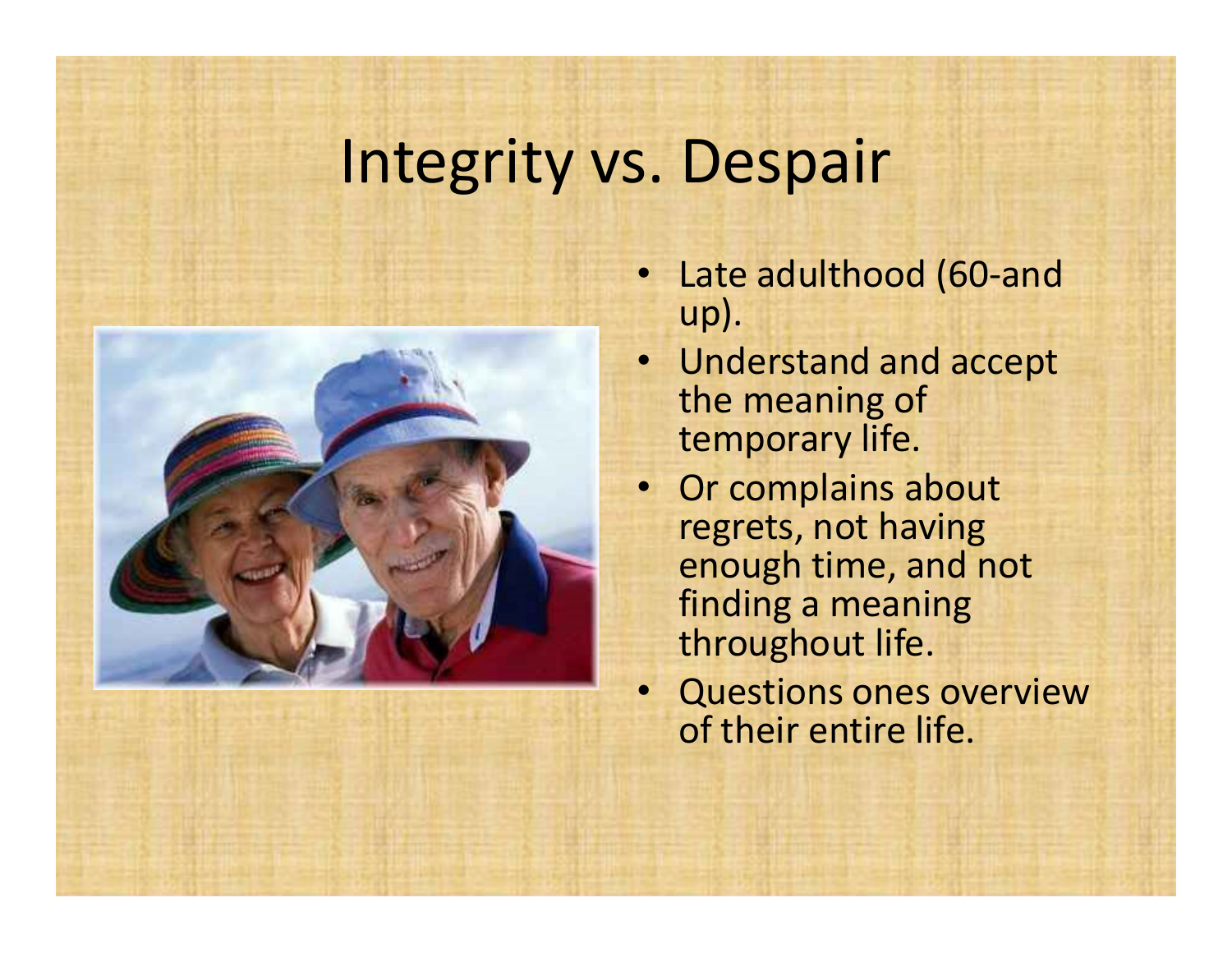## History of Psychosocial Theory

- Erikson was one of the first psychologists to become aware of the influence of culture on behavior.
- He placed more emphasis on the external world, meaning depression and wars.
- The three key factors to Erikson's theory are the interaction of the body, mind, and cultural influences.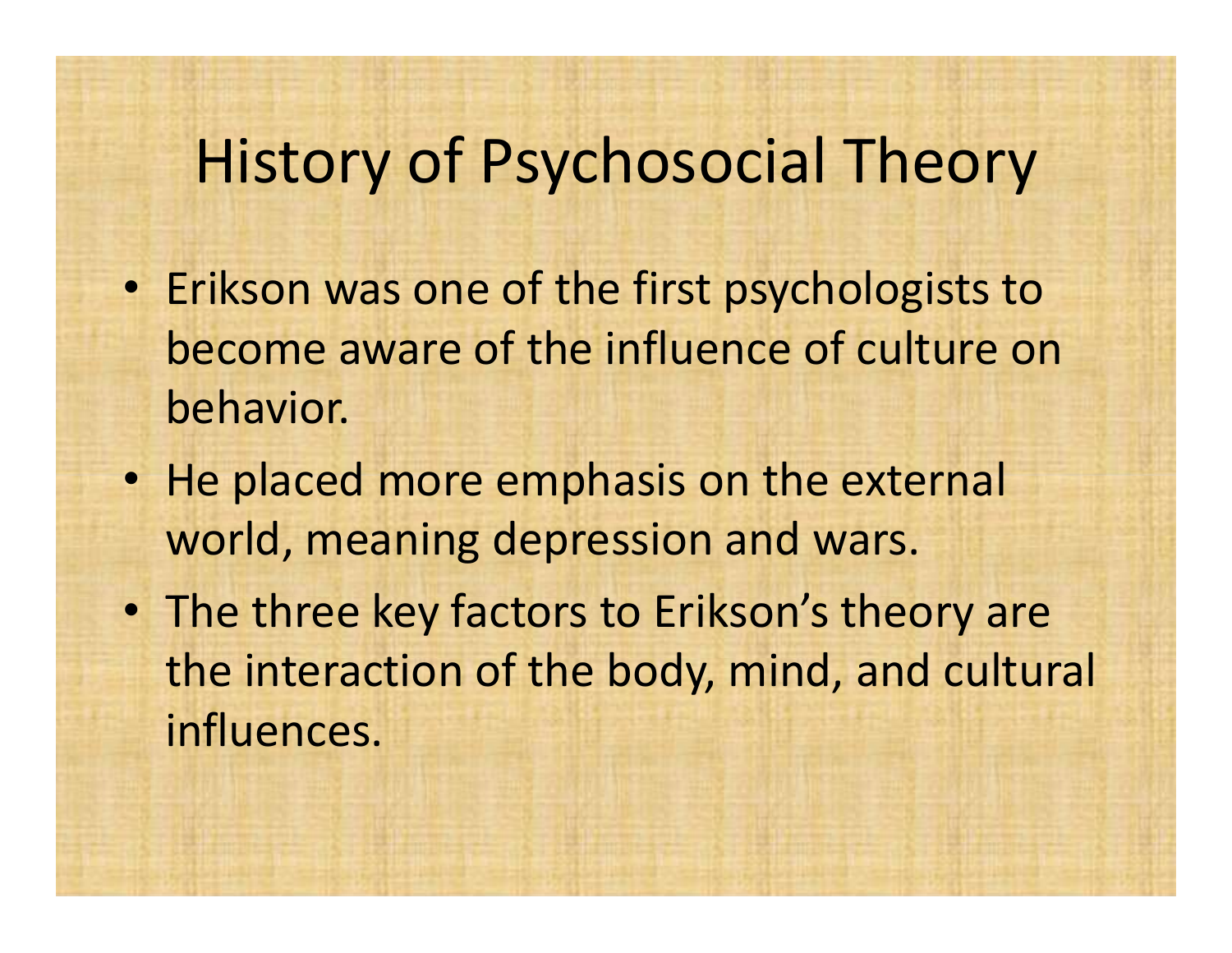# Erikson's Philosophy

- His basic philosophy rests on two themes:
	- The world gets bigger as we go along
	- And failure is cumulative.
- If an individual has dealt with a terrible past as a child, they might not be able to cope with scenarios that life presents later on.
- However, human spirit can always be ignited and overcome these problems.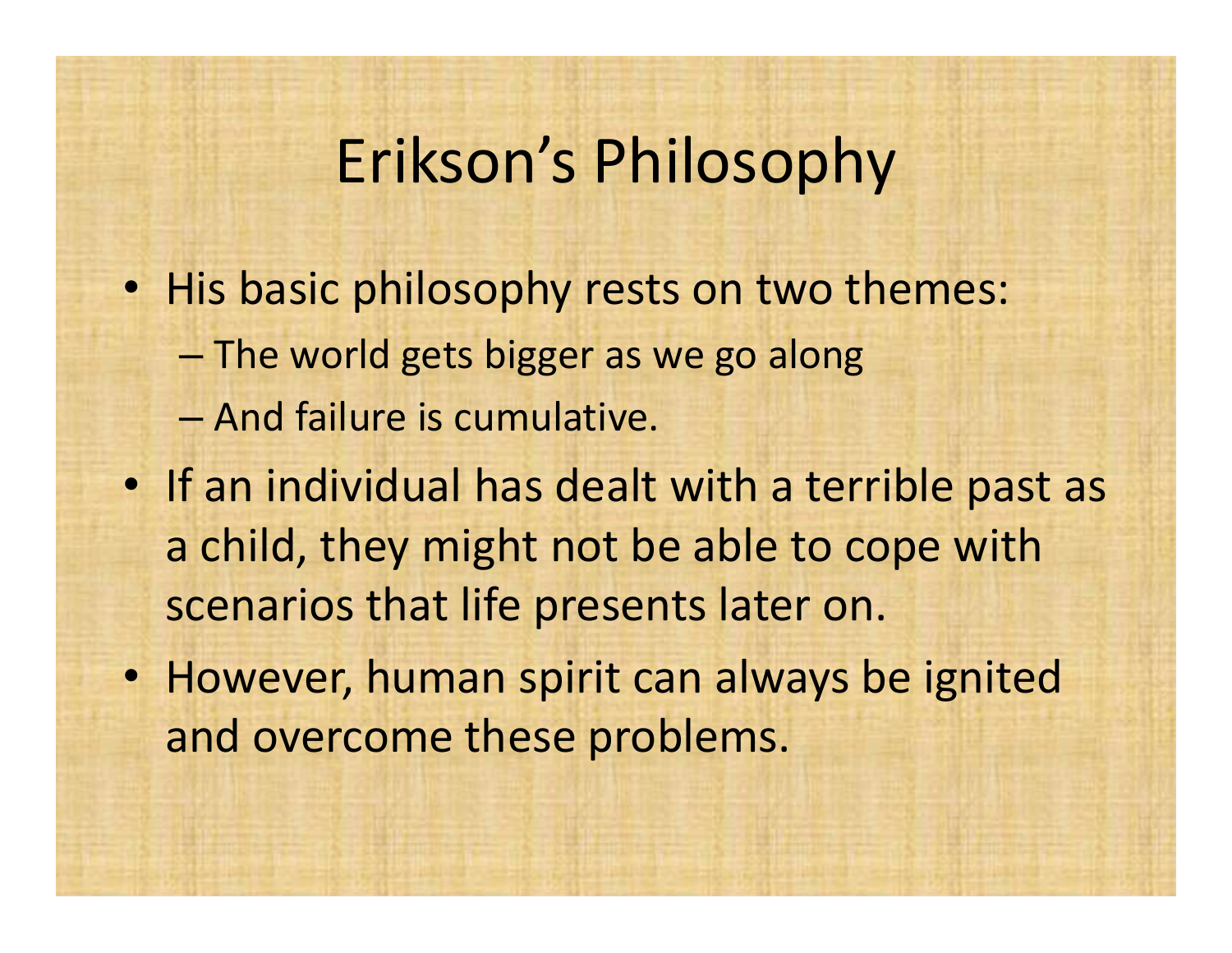#### **Overview**

- Erikson has eight developmental stages that gives people an idea of what to expect throughout life.
- Behavior is based on culture experiences.
- Each person has the ability to choose their path when it comes to his eight stages.